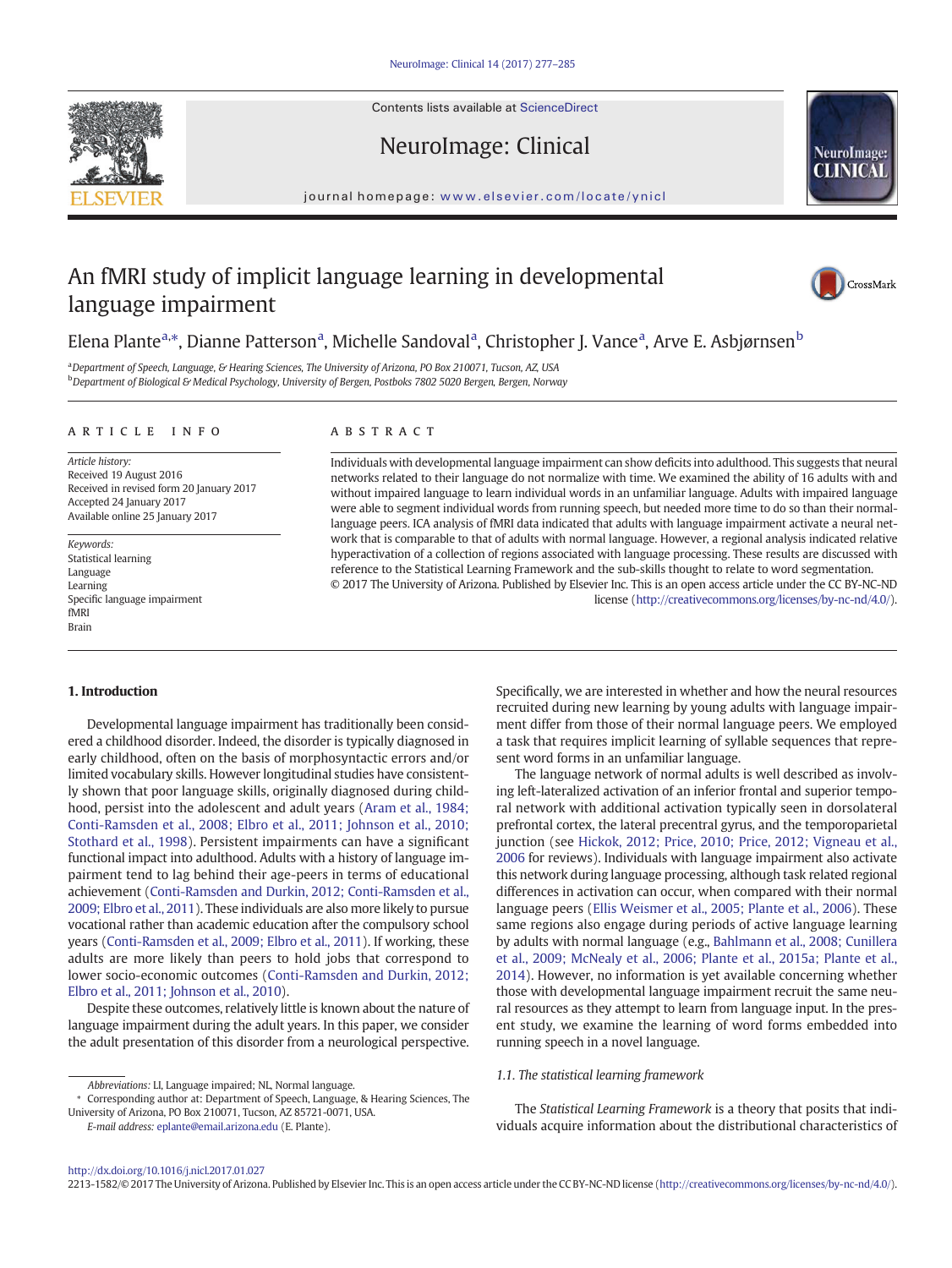the sensory input they receive and extract information about structure from the input (see [Erickson and Theissen, 2015; Gerken and Aslin,](#page-7-0) [2005; Karmiloff-Smith et al., 1998; Saffran, 2003](#page-7-0) for overviews). Learning under the Statistical Learning Framework is unguided, in that learners do not require feedback to learn. Statistical learning relies on general cognitive processes that serve learning in multiple domains. Recent thinking holds that the cognitive skills needed may differ depending on the nature of the statistical learning task. [Erickson and Theissen](#page-7-0) [\(2015\)](#page-7-0) have proposed that extracting elements from input and linking them may be more important for some types of statistical learning and integration of information across stored units may be more important for others. This perspective implies that encoding of informational units into memory is also critical to the learning process, and [Erickson](#page-7-0) [and Theissen \(2015\)](#page-7-0) acknowledge a role for both attention to input and working memory as processes basic to statistical learning.

There is evidence implicating poor statistical learning by children and adults with language impairment. Children with SLI are slower to recognize co-occurring syllables as word units compared with their age-mates in an artificial language paradigm [\(Evans et al., 2009\)](#page-7-0). Likewise, adults and children with impaired language have difficulty recognizing legal combinations of words in an artificial grammar ([Plante](#page-8-0) [et al., 2002; Plante et al., 2013\)](#page-8-0). Multiple studies of adolescents and adults show poor learning of dependencies between non-adjacent elements in the input [\(Hsu et al., 2014; Grunow et al., 2006](#page-8-0)) and recognizing relations among classes of elements ([Torkildsen et al., 2013;](#page-8-0) [Richardson et al., 2006\)](#page-8-0). However, there is evidence that learning can improve if those with language impairment are given more time to learn [\(Evans et al., 2009\)](#page-7-0) or if input is optimized in ways known to facilitate statistical learning ([Torkildsen et al., 2013; Grunow et al., 2006](#page-8-0)). Therefore, the proposed deficit in statistical learning appears to be one of degree rather than an all-or-nothing phenomenon.

Although the Statistical Learning Framework does not make specific neurological predictions, there have been multiple studies that have examined the neural basis of statistical learning in the verbal domain. The statistical learning network for verbal material overlaps substantially with the network used to process language form (e.g., [Bahlmann et al.,](#page-7-0) [2008; Cunillera et al., 2009; Karuza et al., 2013; McNealy et al., 2006;](#page-7-0) [McNealy et al., 2010; Plante et al., 2015a, 2015b; Plante et al., 2014;](#page-7-0) [Newman-Norlund et al., 2006; Optiz and Kotz, 2012\)](#page-7-0). Most relevant to the present study are studies that have used artificial languages in which spoken syllable triplets co-occur as word units. These have consistently reported left-lateralized activation in the superior temporal gyrus [\(Cunillera et al., 2009; Karuza et al., 2013; McNealy et al., 2006,](#page-7-0) [2010](#page-7-0)). Activation in inferior parietal ([Karuza et al., 2013; McNealy](#page-8-0) [et al., 2010](#page-8-0)) and ventral premotor regions [\(Cunillera et al., 2009\)](#page-7-0) has also been reported. Activation levels in other regions, including the inferior frontal gyrus and basal ganglia have been reported to correlate with post-scan test performance ([Karuza et al., 2013; McNealy et al., 2010\)](#page-8-0), but this region is not significantly activated during the learning period itself.

Natural language studies of word segmentation are less common. In the one available study ([Plante et al., 2015b](#page-8-0)), two groups of listeners were scanned while listening to Norwegian sentences that either provided or did not provide statistical cues to embedded words. Input that permitted statistical learning of the embedded words not only prompted rapid learning, but recruited a much more widelydistributed neural network than did input that lacked distributional cues. In addition to the superior temporal gyrus activation consistently reported in artificial language studies, activation included the inferior and middle frontal gyrus, superior and inferior parietal lobule, and posterior temporal-occipital junction, as well as regions in the thalamus and basal ganglia.

Given that the Statistical Learning Framework is intended to account for how language is acquired, it is not surprising that imaging studies most consistently report activation in areas classically associated with language processing. Considered within the context of the Statistical Learning Framework, the overall pattern of activation during learning should reflect the key cognitive processes involved. At least two processes are required to segment words from an unfamiliar language. First, information about syllable order must be extracted from the input. In studies involving encoding the serial position of individual words within word lists, stronger activation in the left superior temporal gyrus, left inferior frontal gyrus (BA44), and left supramarginal gyrus have been documented ([Clark and Wagner, 2003; Cassanto et al., 2002;](#page-7-0) [Kalm and Norris, 2014; Optiz and Kotz, 2012\)](#page-7-0). This suggests that the basic language network may be directly involved in tracking order dependencies. Second, syllables showing strong order dependencies must be encoded as individual words in memory. Activation in the left superior temporal gyrus, left inferior frontal gyrus, left dorsolateral prefrontal cortex, and bilateral superior parietal lobule has been associated with successful encoding of words into memory [\(Blumfeld and](#page-7-0) [Ranganath, 2006; Clark and Wagner, 2003; Cassanto et al., 2002;](#page-7-0) [Davachi et al., 2001; Kalm and Norris, 2014\)](#page-7-0). These findings suggest that a broad network reported in statistical word learning studies to date may actually relate to at least two distinct processes predicted by the Statistical Learning Framework.

# 1.2. The present study

For the present study, we have adopted the natural language learning task from [Plante et al. \(2015b\)](#page-8-0) in which adults were able to identify words in an unfamiliar language (Norwegian) rapidly when statistical cues to word units were present. In that study, adults with typical language skills were asked to segment real bi-syllabic words from spoken Norwegian sentences. This task shares conceptual similarities with artificial language tasks in which syllable-level dependencies allow learning of word units. In the present study, the natural language task provides a learning context that has ecological validity for the central issue of natural language processing.

There are three logical possibilities for how adults with impaired language may compare to their normal-language counterparts. The first is that adults with language impairment fail to recognize distributional cues in the input, preventing them from using these cues to segment words. If this is the case, adults with language impairment should perform very poorly and consequently activate a very restricted network. This outcome would be similar to typical adults who were provided with input that lacked distributional cues to word boundaries (cf. [Plante et al., 2015b\)](#page-8-0). A second possibility is that performance is strong and the neural networks will be fundamentally similar for both groups. However, the participants with language impairment may have to expend more effort than the typical language group to obtain performance parity. A third outcome represents an intermediate and more likely outcome. Adults with impaired language will learn from distributional information, but it will take them longer than their normal langue peers to achieve above-chance performance (cf. [Evans et al., 2009](#page-7-0)). Under this scenario, it is likely that their neural response will differ most from their peers when learning is weakest, although activation may normalize as learning strengthens. We will focus exploration on regions predicted to relate to unguided language learning likely to be activated by the specific demands for this task (order information: superior temporal gyrus, inferior frontal gyrus, supramarginal gyrus; memory encoding: superior temporal gyrus, inferior frontal gyrus, middle frontal gyrus, superior parietal lobule).

#### 2. Materials and methods

# 2.1. Participants

The participants were 32 college-enrolled adults. Half were identified as having impaired language skills (the LI group) and were receiving academic support services for their disability. This group included 7 males and 9 females whose average age was 20 years ( $SD = 2.2$  years).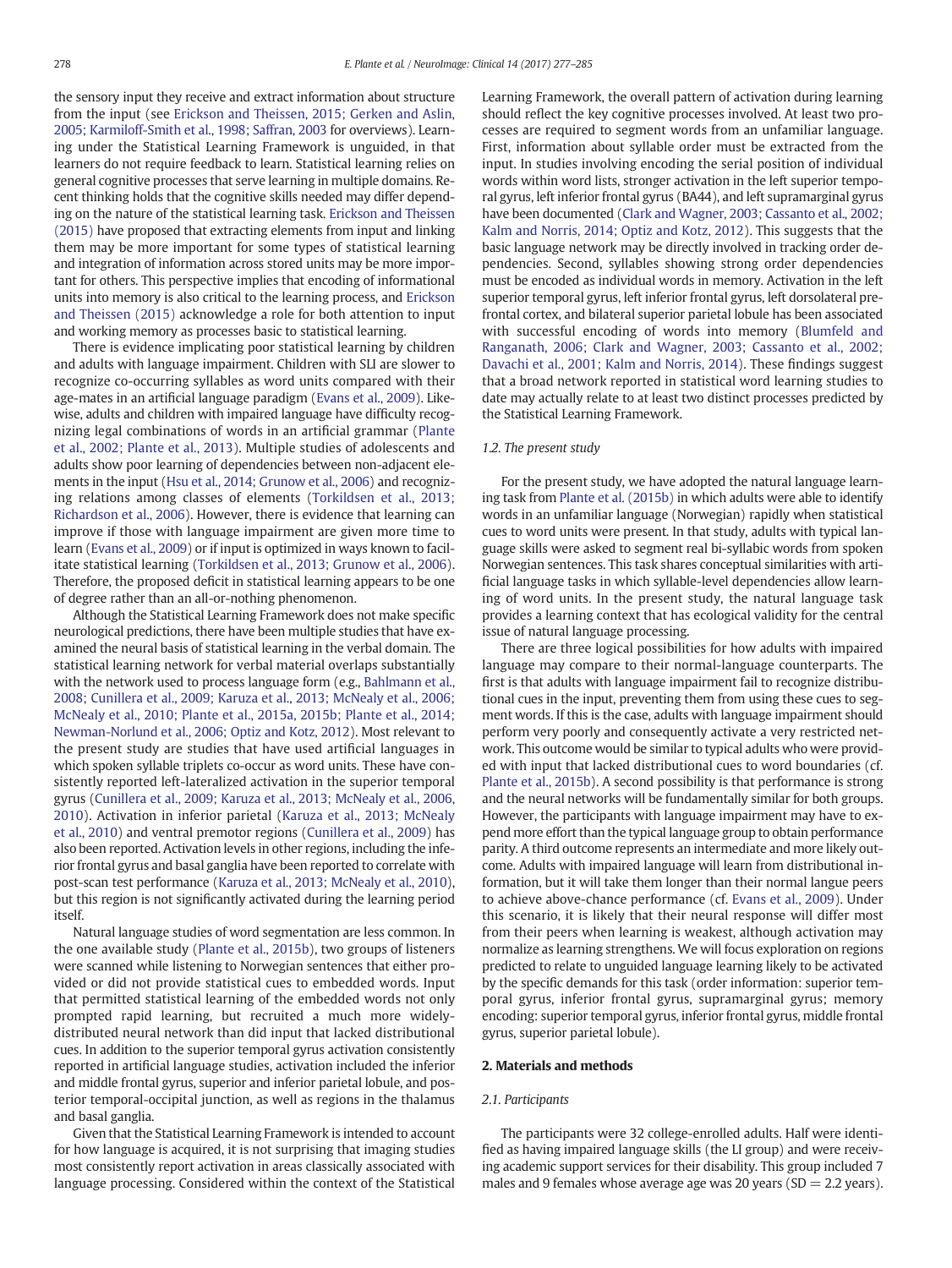Two of the females were left-handed and the remaining participants were right-handed. The participants in the LI group were matched with 16 individuals comprising a normal language (NL) group for age (mean  $= 20$  years, SD  $= 3.5$  years), gender (7 m, 9f), and handedness (2 left-handed females). All participants in both groups showed lefthemisphere lateralization on the language task employed here.

All participants passed a pure-tone hearing screening at 20 dB HL at 1000, 2000, & 4000 Hz and <25 dB HL at 500 Hz. No participant had a history of neurological conditions that would alter brain function (e.g., seizures, concussion), psychotropic medications, or contraindicators for MRI scanning. All provided informed consent under procedures approved by the University of Arizona Institutional Review Board.

Language status was assessed using a battery of tests designed to detect developmental language impairments in adulthood [\(Fidler et al.,](#page-8-0) [2011](#page-8-0)). This method uses a composite of three test scores and identifies individuals with a childhood history of specific language impairment with 80% sensitivity and 87% specificity ([Fidler et al., 2011](#page-8-0)). Individual participant scores were entered into a regression equation that was used to indicate language status (impaired/typical). Therefore, rather than treating scores separately, a weighted composite of all three measures was used to determine group membership. All language scores were significantly different between groups ( $p < 0.05$ ). In contrast, there was no group difference on a test of nonverbal skills (Test of Nonverbal Intelligence-III, [Brown et al., 1997](#page-7-0)). All test scores are reported in Table 1.

## 2.2. Materials

The stimuli used were those originally used in a behavioral study by [Kittleson et al. \(2010\)](#page-8-0) and later used in an fMRI study by Plante et al., (2015b). Stimuli consisted of a set of 54 sentences and 54 complex tones that participants heard during the scanning phase of the study, and 18 test items that were presented after each scan to test learning.

#### 2.2.1. Sentence stimuli

Sentence stimuli were spoken by a male native-speaker of Norwegian, who spoke the Bergen dialect following the Bokmål orthography. Each sentence contained one of nine two-syllable words that were the intended targets of learning during the study (Target words). The nine Target words each appeared in six different sentences of 4–11 words in length. With the exception of the Target words, no other content words appeared in more than one sentence. Other grammatical elements (e.g., articles, gender marking) did repeat across sentences, consistent with their presence in natural language stimuli. Although Target words appeared in sentence initial, sentence final, and sentence medial positions, for the majority of the sentences (43 sentences) the Target word was neither the first nor the last word of the sentence. This is consistent with general characteristics of natural language stimuli, which allow content words to appear in multiple sentence positions. Sentence stimuli were spoken with an intonation pattern appropriate to the syntax and meaning of the sentence. However, the sentences were edited to produce approximately equal overall loudness between sentences.

The six sentences containing the same Target word were presented within an 18.2 s block during the scan. There were nine sentence blocks containing nine target words to be learned. Sentences were separated by a brief silent period, which sounded to the participant like a brief pause between sentences. The length of this varied randomly between sentences and was dictated by the time remaining in the 18.2 s block after accounting for the time taken up by the set of six sentences. To orient the participants to the sentence stimuli, each sentence block was preceded by a cue period of 5.2 s in which a female native English speaker instructed the participant to listen to the sentences.

#### 2.2.2. Complex tone stimuli

Complex tones were used as a contrasting condition to the blocks of sentence stimuli. Fifty-four complex tones were created from pure tones between 250 and 2500 Hz, with durations approximately equal to each of the sentence stimuli. Tones were then frequency and amplitude modulated in a variety of ways so that different tone stimuli were perceptually unique. We then combined pairs of these modulated tones such that one with an original pure tone frequency of 1000 Hz was blended with another with an original pure tone frequency of 1000 Hz. Both blended tones had the same duration. Complex tones were edited to produce approximately equal loudness across tone stimuli and with the sentence stimuli. These complex tones were then arranged in 18.2 s blocks of six tones each, with brief pauses between. To alert the participants that an upcoming block did not contain Norwegian sentences, each tone block was preceded by a cue period of 5.2 s in which a female native English speaker instructed the participant to relax.

# 2.2.3. Test stimuli

Test stimuli were identical to those in [Kittleson et al. \(2010\)](#page-8-0) and [Plante et al. \(2015b\).](#page-8-0) Test stimuli consisted of the nine Target words and nine nonword foils. A single exemplar of each Target word (e.g., vandrer, lever) was clipped from the sentence stimuli it was embedded in for use as a test item. Nonwords consisted of adjacent syllables clipped from the sentence stimuli. For five nonwords, the second syllable of a Target word was selected along with the immediately following syllable (e.g., drerman). For four nonwords, the first syllable of a Target word was combined with the immediately preceding syllable (e.g., somlev). Therefore, all nonwords consisted entirely of syllables heard in the original sentences, and in the order they were heard in those sentences.

Critical to this study, [Kittleson et al. \(2010\)](#page-8-0) established that listeners who heard only the test items, without the sentence stimuli, were not able to differentiate between the actual Norwegian words and the nonwords. Therefore, there was nothing that signaled that Target words were real words and the nonwords were not. However, embedded in the sentence stimuli, Target words had a two-way syllable dependency of 0.90 and a forward transitional probability of 0.884. In contrast, nonwords had a two-way syllable dependency of 0.184 and a forward transitional probability of 0.127. In prior studies ([Kittleson et al., 2010;](#page-8-0) [Plante et al., 2015b](#page-8-0)), the higher dependency syllable combinations are significantly more likely to be identified as words after exposure to the sentences that contain them.

# Table 1

Test scores for the Normal Language (NL) and Language Impaired (LI) groups.

|                         | CELF-4 WD <sup>a</sup> | Written spelling <sup>b</sup> | Modified token test <sup>c</sup> | $TONI-3d$      |
|-------------------------|------------------------|-------------------------------|----------------------------------|----------------|
|                         | Mean (SD)              | Mean (SD)                     | Mean (SD)                        | Mean (SD)      |
| Normal language group   | 14.00 (4.18)           | 13.13 (2.13)                  | 40.13(2.66)                      | 106.33 (16.73) |
| Language impaired group | 9.13(2.20)             | 6.47(2.83)                    | 32.67 (5.54)                     | 110.13 (18.47) |

<sup>a</sup> Word Definitions subtest of the Clinical Evaluation of Language Fundamentals - Fourth Edition (CELF-4; [Semel et al., 2003](#page-8-0)). Scores are subtest standard scores with a normative sample mean of 10 and SD of 3. Note that for participants over the age of 21, standard scores are anchored to the CELF norms for 21 year olds.

<sup>b</sup> The Written Spelling test from [Fidler et al. \(2011\)](#page-8-0). Scores provided are raw scores out of 15 possible items.

<sup>c</sup> The Modified Token Test ([Morice and McNicol, 1985\)](#page-8-0). Scores provided are raw scores out of 15 possible items.

Test of Nonverbal Intelligence-III, [\(Brown et al., 1997](#page-7-0)). Scores are standard scores with a normative sample mean of 100 and SD of 15.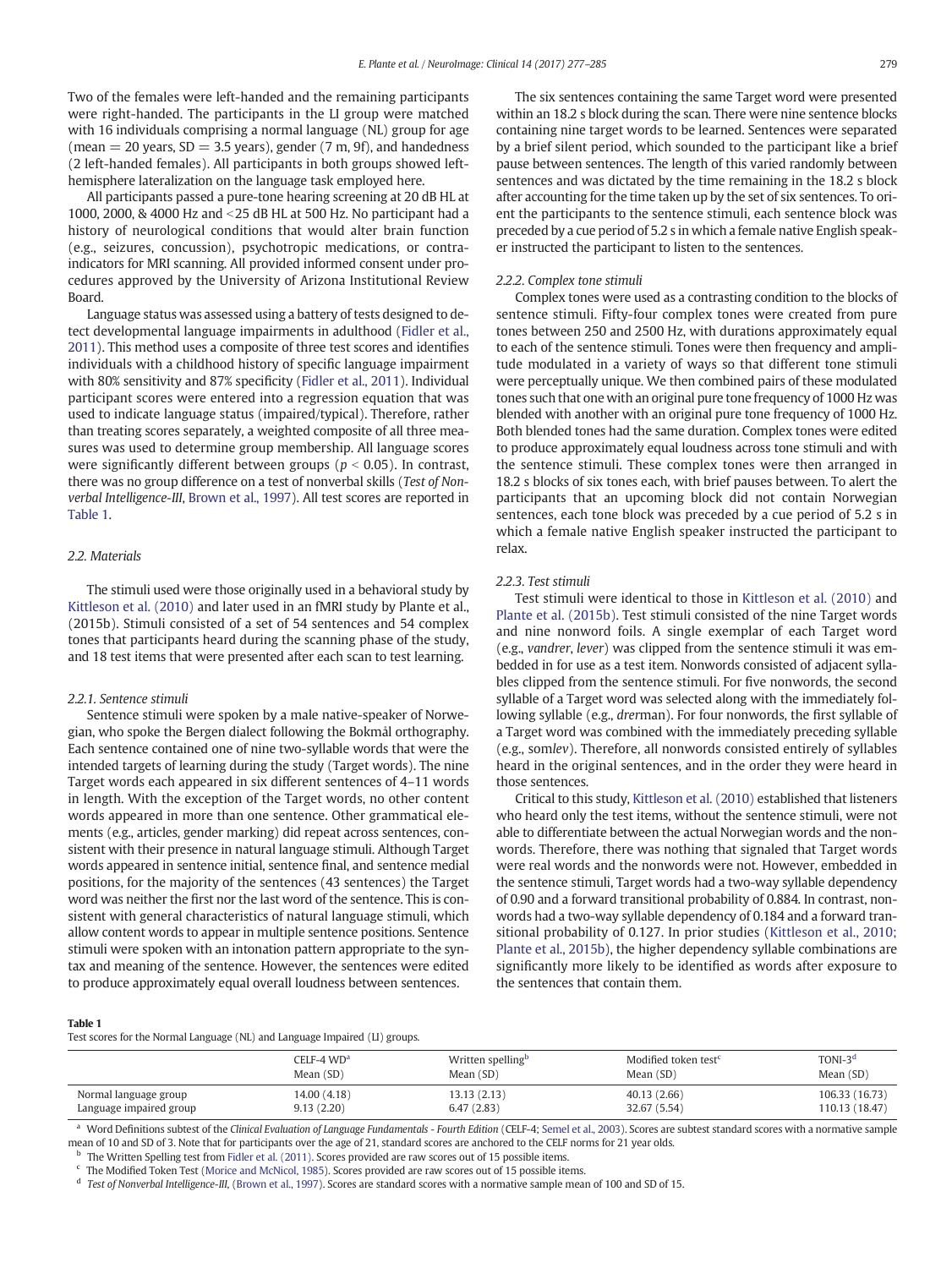We note that a limitation of the test stimuli is that relatively few correct and incorrect test items were used. Presentation of larger numbers of test items can interfere with the original implicit representation acquired during learning. Performance can erode with testing as the presentation of incorrect test items operate as counter-examples to the correct pattern (cf., [Gómez and Lakusta, 2004](#page-8-0)), lowering performance as testing proceeds. This limits the ability to compare test performance, as the outcome of learning, to imaging data in several ways. Measurement error associated with individual test items can be sizeable compared with error that is averaged across a large number of items, as described by classical test theory (e.g., [Kline, 2005;](#page-8-0) [Wilson, Allen, & Li,](#page-8-0) [2006\)](#page-8-0). The inherent item error, particularly with small item sets, can undermine an individual differences approach to data analysis. More problematic is the use of difference scores to gage changes in learning (e.g., from one scan to the next), because such scores reflect differences among a subset of an already small test pool. Furthermore, the limited range of possible scores restricts the power to detect associations between activation during learning and outcome testing because the limited score range lowers the upper bound of the possible correlation. These are general statistical limitations inherent to measuring the outcome of learning in implicit paradigms, which also apply to this study. However, item error tends to average out across test takers, making group data much more stable than individual participant data. Moreover, these factors affect test data only, and do not impact the ability to image learning as it occurs, independent of post-scan test data.

# 2.2.4. Scanner instrumentation

Participants were scanned with a 32-channel head coil on a 2.9 T Siemens Skyra running software version syngo MR D13. Stimuli were delivered with noise attenuating MR compatible Sensimetrics S14 insert earphones.

# 2.3. Procedures

# 2.3.1. Behavioral procedures

Just prior to scanning, participants were given a brief training session during which they heard an auditory file similar to that used during scanning. This included the cue phrases and alternating blocks of complex tone and Norwegian sentences. However, the sentences presented during practice did not contain any of the Target words or nonword syllable combinations contained in the scanner stimuli. Instead, these stimuli were intended only to familiarize the listener with the general experimental conditions they would experience in the scanner. Participants were informed that they would hear similar stimuli during the scans and would be tested on what they learned after each scan.

During the scan, the nine cue  $+$  tone blocks were interleaved with the nine cue  $+$  sentence blocks, beginning with a tone block. This arrangement ensured that participants were acclimated to the scanner before the first block of sentences occurred. Blocks occurred in the same fixed order for all participants and all scans. The total time for each scan was 6 min, 26.4 s with 2 min, 43.8 s of exposure to the Norwegian stimuli during that time.

During each functional scan, participants listened to the complex tone and sentence stimuli, without making responses. Immediately after each functional scan, and while still in the scanner, participants heard the 18 test words presented in computer-generated random order. They were asked to indicate, via button press, whether each test item was a real Norwegian word or not. They did not receive feedback on their responses.

# 2.3.2. Scanning procedures

Both structural and functional scans were acquired as part of this study. An MPRAGE, acquired in sagittal orientation, provided a highresolution volume to aid in registering the functional scans into standard space. This GRAPPA2 volume was collected left to right (TR 2300, TE 2.95, Flip angle 9, FOV 176  $\times$  240, Matrix 176  $\times$  240  $\times$  256).

Three consecutive scan and test phases were collected with the participant in the scanner throughout this period. Functional scans were acquired with GRAPPA2, an interleaved inferior to superior echo planar free induction decay acquisition and an axial orientation (TR 2600, TE 25, Flip angle 90, FOV 224  $\times$  200  $\times$  135 mm, Matrix  $74 \times 66 \times 45$  mm). Each of the three scans was 172 volumes. This included 8 pre-stimulus volumes that were collected to insure the scanner had reached equilibrium and the participant was settled into the scan prior to the onset of the stimuli. There were also 2 post-stimulus volumes collected to allow the signal from the final block to begin to fall off prior to the end of the scan. Field maps were collected to facilitate boundary based registration ([Greve and Fischl, 2009](#page-8-0)) of the fMRI data. The field maps each included a phase image and two magnitude images (TR 434, TE 4.92 [magnitude image 1], 7.38 [magnitude image 2, and phase image], Flip angle 60, FOV 224, Matrix  $68 \times 68 \times 41$ ).

Each functional scan was 7 min, 2.7 s. All participants had acceptably low movement for the duration of the scan. Movement in the two groups was quite similar (LI mean  $= 0.504$  mm, SD  $= 0.337$ ; NL  $mean = 0.583$  mm,  $SD = 0.401$ ). There were two potential participants (both with normal language) whose scans were withdrawn from the study due to excessive movement  $(>2$  mm movement). They were replaced so that the participant groups were matched as reported above.

#### 2.3.3. Image preprocessing

Images were preprocessed using numerous software tools. The eight pre-stimulus volumes were trimmed from each functional scan. We then identified the most representative volume in the remaining scan for later realignment and registration into standard space. We used a combined 3D volume registration and within-volume slice-wise motion correction algorithm (SLOMOCO; [Beall and Lowe, 2014\)](#page-7-0) for realignment, which reduced the number of outlier spikes by approximately 12 fold as compared to standard volume registration in AFNI ([http://](http://afni.nimh.nih.gov/v) [afni.nimh.nih.gov/](http://afni.nimh.nih.gov/v)). However, we modified the SLOMOCO algorithm to use the representative volume that we identified earlier for realignment rather than the first volume. This procedure reduced the amount of movement required for realignment by about 50%. De-spiking was applied after realignment. To register each participant's scans into standard space, we first applied FSL's Brain Extraction Tool (BET, [Smith,](#page-8-0) [2002](#page-8-0)) to the MPRAGE and fieldmap images, manually editing any poor results using iMango [\(http://ric.uthscsa.edu/mango/imango.](http://ric.uthscsa.edu/mango/imango.html;) [html;](http://ric.uthscsa.edu/mango/imango.html;) [Lancaster et al., 2012\)](#page-8-0). We then used FSL's boundary-based registration to register each functional scan to the participant's MPRAGE and then to standard space. Boundary based registration takes advantage of the grey-white matter boundaries, because these tend to be more reliable than the external grey matter boundaries [\(Greve and Fischl,](#page-8-0) [2009\)](#page-8-0). Each normalized scan was then smoothed with a 5 mm filter.

# 2.3.4. ICA analysis

We used ICA analysis for two main reasons. First, this provides comparability with our previous study that used the same stimuli [\(Plante](#page-8-0) [et al., 2015b](#page-8-0)), which also used an ICA approach. The earlier study serves as a baseline for understanding whether results from the LI group reflect lack of ability to recognize or use these cues vs. other logical possibilities. Second, ICA maximizes signal-to-noise because it segregates the complex fMRI signal into multiple component signals that are statistically independent. ICA will identify signal sources associated with physiologic noise (e.g., task-correlated participant movement, pulsatility, fluid drainage), and residual participant movement, and segregate these from task-based signal. Other analysis techniques (e.g., General Linear Model [GLM] approaches) aggregate these different signal sources, regardless of whether they are truly task related or associated with other sources of noise in the signal. Because of this, ICA tends to be more sensitive than GLM for identifying cognitively-driven signal in fMRI data (e.g., [McKeown et al., 1998; Thorton et al., 2010\)](#page-8-0). The results of a simple GLM analysis are presented as Supplemental Fig. 1.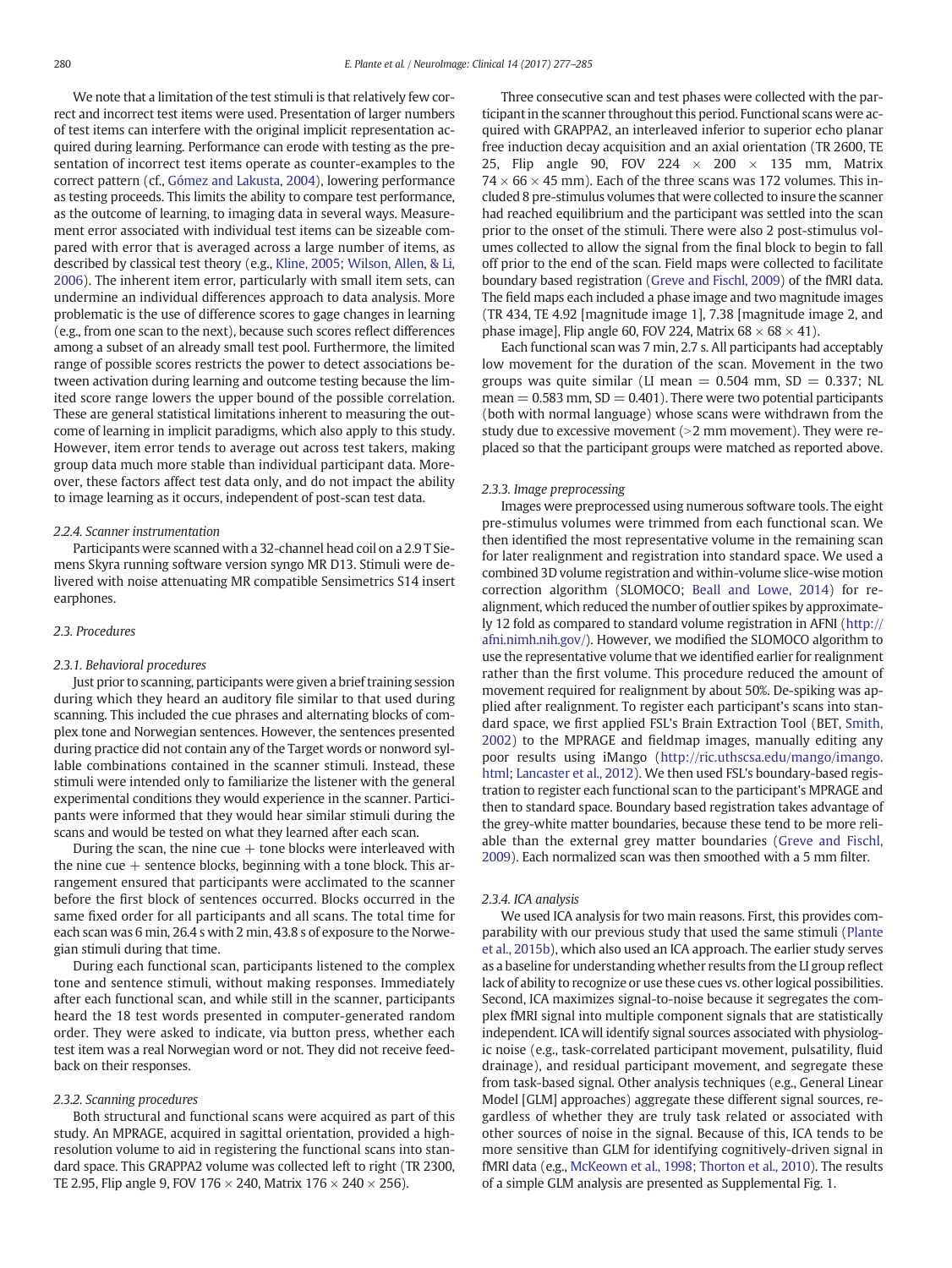The LI and NL participants were run in a single independent component analysis (ICA) using the GIFT 3.0a toolbox ([Rachakonda et al., 2007,](#page-8-0) <http://mialab.mrn.org/software/#gica>) for MATLAB. The ICA uses principle component analysis (PCA) as an initial data-reduction step. We used multi power iteration (MPOWIT) to run the PCA because it extracts the dominant components in fewer iterations than the traditional PCA analysis.

For the ICA itself, we expected important individual differences not only between groups (LI vs typical) but also from scan to scan as participants tried new strategies to learn the material. We therefore used the Entropy Rate Based Minimization (ERBM) ([Li and Adali, 2010\)](#page-8-0) ICA algorithm in GIFT because it preserves individual differences better than the standard Infomax algorithm. Following current best practices, we used a relatively high model order (50 ICs) to help refine the components to better match known functional and structural divisions ([Allen et al.,](#page-7-0) [2014](#page-7-0)). The analysis accounted for 82.63% of the variance in the dataset. We scaled the components in z-scores and ran the ICASSO Fast ICA procedure 10 times to evaluate component overlap and stability.

We expected that not all of the 50 independent components generated by this analysis would actually represent cognitive contributions to the task. However, we also were cognizant that components may differentially activate over the course of learning (cf. [Plante et al., 2014\)](#page-8-0). For example, one IC could be recruited early in the learning process and become less necessary as learning progressed and another IC may strengthen and only become significant as the learning begins to reflect consistent application of successful strategy. Therefore, we considered all ICs that were positively correlated with blocks in which sentences, rather than tones, were presented for any or all of the three scans. This eliminated 11 ICs from further consideration. We then considered the stability of the IC estimate. We evaluated the strength of the Iq metric (an IC stability index in which 0 is completely unstable and 1 is completely stable). We considered only ICs for which the Iq value was above 0.75. This somewhat liberal criterion allowed for the possibility that the mix of NL and LI participants may increase the variability of a combined IC estimate relative to what studies of only NL individuals have found (e.g.,  $Iq > 0.80$ ). This criterion eliminated an additional 21 ICs from further consideration. We also eliminated from further consideration any IC that was not identified in all 10 of the ICASSO iterations. One additional IC failed this criterion. Finally, we examined the visual displays for the remaining ICs to determine whether the spatial distribution appeared to represent signal from cortical or subcortical grey matter or was artifactual in nature. We eliminated 11 ICs in which the peak signal was primarily in areas of cerebral spinal fluid (e.g., ventricles, tentorium, superior longitudinal fissure) and one IC that was indicative of residual participant movement (i.e. a thin rim around each of the brain slices). This left six ICs that were subjected to further analyses. The average Iq value for these six ICs was 0.89 with a range of 0.77 to 0.97. As a final check, we ran separate ICAs for the NL and LI groups to assure that there were not stable components that were unique to one group and not the other. This was not the case, so we retained the six ICs identified by the combined group ICA for analysis. For the six remaining ICs, we used back reconstruction to estimate the signal on a participant-by-participant basis. The beta values representing the degree of association between signal change and the periods of exposure to Norwegian were tested for significance ( $p < 0.01$ ) on a region-by-region basis within a Weave visualization environment [\(Patterson et al., 2015](#page-8-0)). This procedure produces results that are comparable to brain-wide analyses that are corrected for multiple comparisons [\(Patterson et al., 2015\)](#page-8-0). The corresponding regions of significant activation within each of the six ICs are reported for each scan in Supplemental Table 1. The ICs were visually displayed by first thresholding each IC at  $p < 0.01$  family-wise error (FWE) correction. The ICs were then superimposed on an anatomical image for display.

# 3. Results

### 3.1. Behavioral results

The behavioral results collected after each scan are presented in Fig. 1. Performance levels are expressed as d-prime (d'), which indicates the extent to which participants differentially responded to correct and incorrect test items. Higher d' values indicate proportionately greater acceptance of correct items than incorrect items. We performed an initial analysis to determine the scan after which participants in each group performed at above chance levels. For the NL group, this was after Scan 1 ( $t = 4.38$ ,  $p = 0.001$ ,  $d = 1.10$ ), indicating that learning had occurred with just under 3 min of exposure to the Norwegian stimuli. For the LI group, performance did not exceed chance until after Scan 2 ( $t =$ 3.34,  $p = 0.005$ ,  $d = 1.14$ ), indicating that they needed as much as twice the input for learning to occur. However, it should be noted that learning for both groups was relatively rapid, occurring with less than 6 min of Norwegian input.

Differences between groups and across time were tested using a mixed ANOVA. The main effect for group was not significant  $(F(1,20) = 2.77, p = 0.107, \eta^2 = 0.08)$ , nor was the group  $\times$  time interaction ( $F(2,60) = 0.20$ ,  $p = 0.882$ ,  $n^2p = 0.01$ ). There was a main effect for time ( $F(2,60) = 8.42$ ,  $p = 0.001$ ,  $\eta^2 p = 0.22$ ). Follow-up testing indicated d' values obtained immediately after Scan 1 were significantly lower than after both Scan 2 ( $t = 2.84$ ,  $p = 0.007$ ,  $d = 0.52$ ) and Scan 3 ( $t = 3.99$ ,  $p = 0.0004$ ,  $d = 1.34$ ). However, d' values after Scan 2 did not differ significantly from Scan 3 ( $t = 1.50$ ,  $p = 0.144$ ,  $d = 0.26$ ).

# 3.2. Imaging results

#### 3.2.1. ICA results

The six ICs for the NL and LI groups are displayed in [Fig. 2](#page-5-0). A full list of cortical and subcortical regions with significant activation or deactivation for each IC in each scan is provided in Supplemental Table 1. As this figure suggests, the spatial distribution of the ICs was remarkably similar across the two groups. As is typical of ICA, the activity returned is more extensive than that seen for a typical GLM analysis (see Supplemental Fig. 1) in part because of ICA's superior noise reduction and ability to segregate signals that would be lost in a GLM analysis.

The first IC (IC 1) most strongly reflected temporal lobe contributions, with peak activations centered over Heschl's gyrus and the planum temporale bilaterally. IC 2 primarily represented activation of central operculum and precentral gyrus bilaterally. IC 3 and IC 4 represented strong activation in inferior and middle frontal cortex as well as the temporal-parietal junction. IC 3 showed leftward lateralization; IC 4 showed strong right hemisphere lateralization, with deactivation



Fig. 1. Average behavioral performance for the normal language and language impairment groups after each consecutive scan. Error bars indicate the standard error of measure.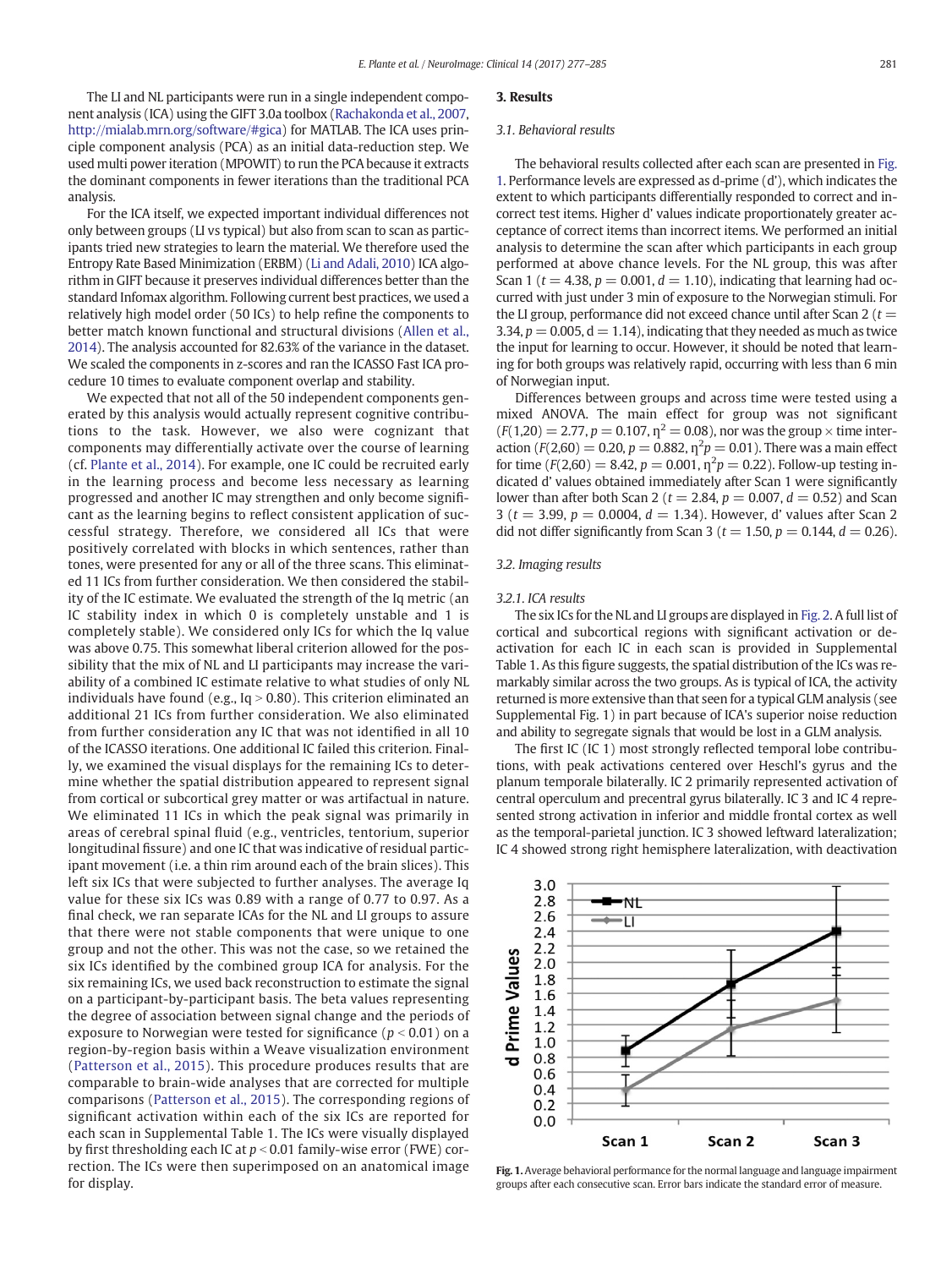<span id="page-5-0"></span>

Fig. 2. Spatial distribution of six independent components found for the Normal Language and Language Impairment groups. Colors represent each independent signal time course (IC). Spatial overlap between ICs is represented in blue. All regions are corrected for multiple comparisons at  $p < 0.01$  FWE.

of left hemisphere regions. IC 5 included strong activation of the supramarginal gyrus as well as the insula and opercular cortices bilaterally. IC 6 included left-lateralized activation within the inferior frontal gyrus (BA44 and BA45) and angular gyrus.

#### 3.2.2. Region of interest analysis

Overall, the spatial distribution of the ICs was remarkably similar across the Language Impaired and Normal Language groups. However, we were primarily interested in the strength of activation for regions predicted by the Statistical Learning Framework and whether these regions showed significant differences between groups. To conduct this analysis, we extracted the mean activation from regions predicted by this framework using regional masks based on the Harvard-Oxford cortical and subcortical atlases as implemented by FSL. We selected only those regions that showed a statistically significant and visible activation peak within the predicted region. This avoided tests for regions that showed either nonsignificant (chance) activation overall and regions for which activation represented the spread around a peak that was actually centered in a neighboring region. The z-scores for activation data within each region were then tested for differences between groups, regions, and scans.

Note that some regions showed significant activation in more than one IC. This is not unexpected, given that the brain involves both feedforward and feedback networks that are likely to operate on different time courses. In addition, the multiple cognitive processes assumed by the Statistical Learning Framework would predict involvement of multiple and perhaps overlapping networks (e.g., inferior frontal gyrus is implicated both for tracking positional order and for successful memory encoding). However, there is no a priori means of determining which IC time course might be most closely related to one particular cognitive function or another. Therefore, when a single region was active in more than one IC, the region of activation was analyzed for each of the time courses (ICs) for which it occurred.

Activation within a priori regions of interest is displayed in [Fig. 3a](#page-6-0) and b. Two separate cognitive processes are predicted under this model: tracking of positional order information (2a) and encoding syllable sequences constituting words into memory (2b). As discussed in the introduction, the former is likely to involve the inferior frontal gyrus, superior temporal gyrus, and supramarginal gyrus in the left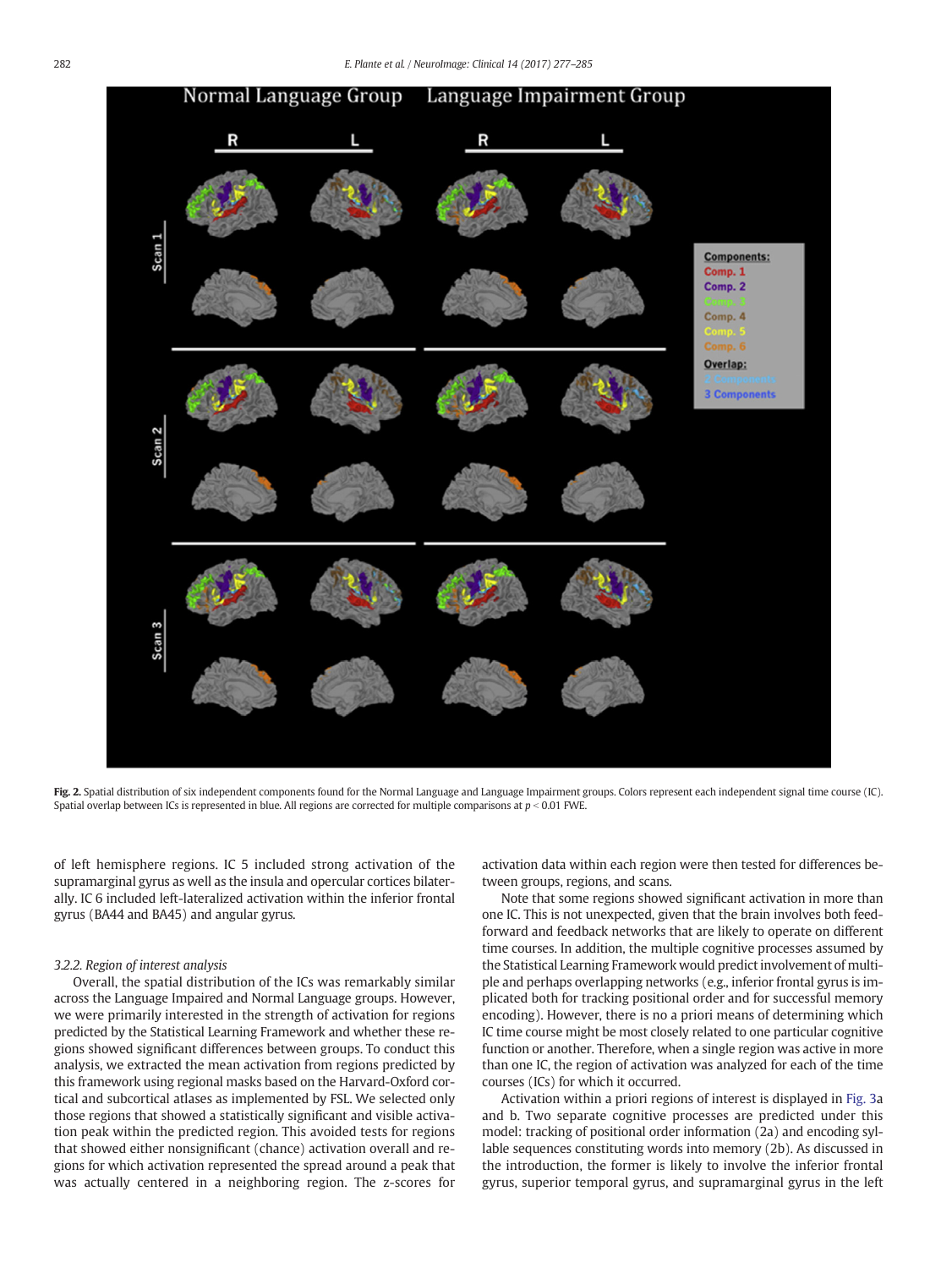<span id="page-6-0"></span>

Fig. 3. Regions predicted to differ across groups for a) positional order encoding and b) additional regions associated with item encoding. Only regions containing statistically significant activation ( $p < 0.05$ , uncorrected) and an activation peak within the region are plotted. A significant group effect was found for regions associated with Order Encoding. \* indicates individual regions with significant group differences (Fisher's LSD posthoc testing following a significant group effect). Abbreviations: LI = Language Impairment Group; NL = Normal Language Group; L = left; R = right; BA44 = Inferior Frontal Gyrus-pars opercularis, MFG = Middle Frontal Gyrus; SMG = Supramarginal Gyrus-posterior; SPL = Superior Parietal Lobule; STG = Superior Temporal Gyrus-Posterior. The IC in which each region was found is also indicated in parentheses.

hemisphere. Regions unique to the latter involve the middle frontal gyrus and superior parietal lobule.

These regions were tested with mixed ANOVAs with group (LI vs. NL) as a between-group effect and the regions and scan number as within-group factors. For regions associated with order encoding, there was a significant main effect for group ( $F(1,30) = 7.37$ ,  $p =$ 0.011) with the LI group showing higher activation overall compared with the NL group. This was followed by Fisher LSD post-hoc testing to determine individual regions that showed significant group differences. These included BA44 (IC3, in Scan 2 only) and the superior temporal gyrus in Scans 2 and 3. The anterior division of the supramarginal gyrus was significantly different for all three scans and the posterior division was significant in Scan 1 only. None of the interaction effects involving group were significant, nor were effects involving scan number significant.

We analyzed those regions unique to memory encoding processes (middle frontal gyrus and superior parietal lobule) with a mixed ANOVA with group, region, and scan number as factors. As might be expected, the main effect for region was significant ( $F(2,60) = 164.99$ ,  $p \le 0.0001$ ), but no effects involving group or scan number were significant.

We considered whether the group difference found here was a function of differences in the stage of learning for the NL and LI groups. To test this, we compared activation for all regions in Scan 1 for the NL group (when they achieved above-chance performance) to activation for the LI group during scan 2 (when they achieved above-chance performance). The group differences found in the original analysis for encoding order information were no longer statistically significant and there were no significant interactions involving the group factor. The region effect remained significant (F(3,90) =  $104.54$ ,  $p < 0.0001$ ). For memory encoding, the group and group interaction effects remained nonsignificant, and, as expected, the region effect was still significant  $(F(6,180) = 143.64, p < 0.0001).$ 

# 4. Discussion

The adults in this study were successfully able to identify target words embedded in sentences in an unfamiliar language. Adults with normal language showed evidence of above-chance learning after just under 3 min of exposure to Norwegian input and adults with impaired language lagged just behind with above chance performance occurring after approximately five and a half minutes. Group differences in behavioral accuracy were not statistically significant and reflected relatively rapid learning by both groups. This outcome contrasts with an earlier report of relatively slow learning of individual words in an artificial language by children ([Evans et al., 2009\)](#page-7-0). In that study, typical children (ages 6–14 years) achieved above-chance learning after a 21-minute exposure. Children with language impairment showed word learning after 42 min of exposure, but not after 21 min.

The relatively rapid learning by our adult participants may be partially related to age. Typical adults exposed to artificial language stimuli that were highly similar to that of [Evans et al. \(2009\)](#page-7-0) showed evidence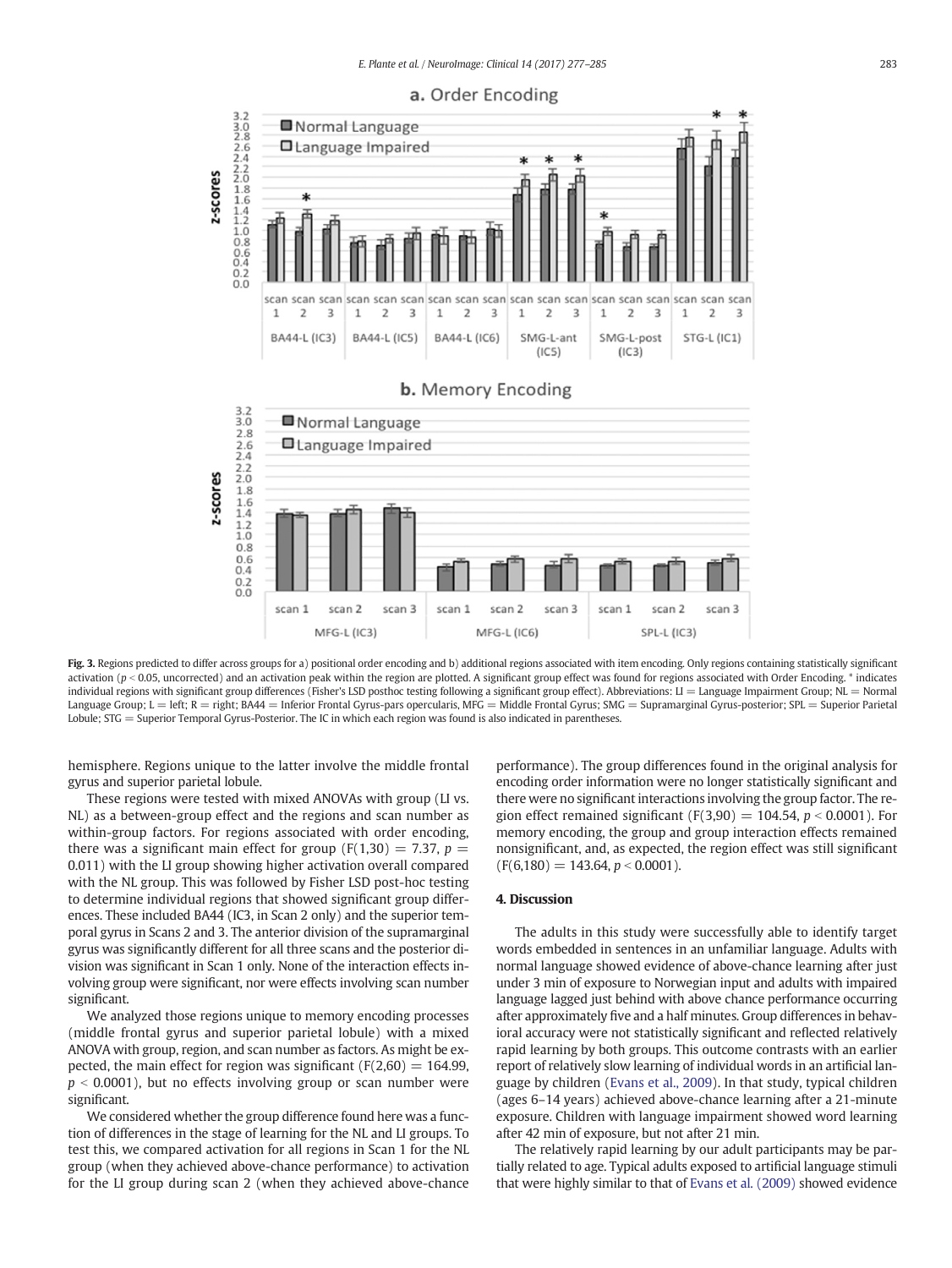<span id="page-7-0"></span>of learning after the first minute of exposure (Cunillera et al., 2009). Our use of natural language stimuli may also have facilitated rapid learning. Word segmentation tasks depend on detecting co-occurrence patterns between adjacent elements within serially presented stimulus streams. Compared to artificial languages, our natural language stimuli contained few co-occurring elements with the remaining sentence elements. In other words, syllables other than those comprising Target words had very low statistical dependency. This likely made the few consistent between-syllables dependencies more salient. Natural languages also contain multiple cues to the presence of individual words in addition to transitional probabilities. For example, words can be characterized by phonotactic and stress patterns as well as transitional probabilities, each of which can be used by learners to assist learning (e.g., Cunillera et al., 2006; Mattys et al., 1999). Therefore, it is possible that both agerelated and stimulus-related characteristics account for better performance than has been reported previously, particularly for languageimpaired learners.

The networks activated by the normal language and language impairment groups were roughly similar in that the same set of ICs characterized the learning network for both groups. Therefore, it is not apparent that the learners with impaired language were using a fundamentally different or compensatory mechanism to learn from the input. However, our a priori region of interest analyses did reveal some group differences. These differences did not occur across the board, but rather conformed to a particular cognitive process consistent with encoding syllable order information. We proposed that the cognitive processes critical to word segmentation involved tracking positional syllable order cues that define word-level syllable dependencies as an initial processing step. The language impairment group showed significantly higher activation in regions previously associated with tracking word order information (Clark and Wagner, 2003; Cassanto et al., 2002; Kalm and Norris, 2014; Optiz and Kotz, 2012). Regions attributed to tracking positional word order also constitute the basic language network. This is consistent with the Statistical Learning Framework account, given that this theory posits that language is acquired by using more basic processing skills, which would be expected to overlap with the language network. Accordingly, group differences in this particular set of regions reported here may reflect difficulty with handling order information in particular, language input as more broadly defined, or both.

Those with language impairment showed higher activation levels than their normal language peers in this theoretically-defined subnetwork. This activation difference occurred in the context of relatively rapid learning by the impairment group. This suggests that more robust recruitment of these regions was needed to support learning in the face of a language impairment. This is consistent with findings of hyperactivtaion in dyslexia, a closely related and frequently comorbid disorder. Hoeft and colleagues found hyperactivation occurred during a rhyme judgment task, a task in which their adolescent participants with and without dyslexia were able to perform relatively comparably [\(Hoeft et al., 2007\)](#page-8-0). Interestingly, when scans for our normal language and impaired groups were most closely equated for post-scan test performance, group activation differences were no longer present. This suggests that relative activation levels may also have been a side effect of the relative stage in the learning process for the two groups. This is similar to the [Hoeft et al. \(2007\)](#page-8-0) finding that hyperactivtion in their dyslexia group disappeared when this group was compared with a younger group of children who were matched for reading level.

The analysis of regions uniquely associated with successful encoding of items into memory (Blumfeld and Ranganath, 2006; Clark and Wagner, 2003; Cassanto et al., 2002; Davachi et al., 2001; Kalm and Norris, 2014) failed to reveal any group differences. This is somewhat surprising as a previous imaging study of memory with languageimpaired adolescents showed significant hypoactivation in these same regions during memory encoding, particularly in the area of the superior parietal lobule (Ellis Weismer et al., 2005). However, that study

utilized a task that had a substantial working memory load compared to that required in the present task (recognition memory for bisyllabic words). Other behavioral work has suggested that memory deficits emerge in the context of language impairment when working memory loads are high (e.g., [Leonard et al., 2013; Isaki et al., 2008; Montgomery](#page-8-0) [and Evans, 2009](#page-8-0)). Therefore, the similar activation in these areas may reflect relatively low memory demands during our task.

## 4.1. Conclusion

The present data indicate that adults with language impairment are capable of identifying words within running speech within a relatively brief amount of time. Their ability to achieve above chance performance within the context of a natural language was only slightly behind that of their typical language peers. However, it appears that they required greater activation of core language regions than their normal peers in order to accomplish the same task. Regions showing hyper-activation are consistent with both classic language cortex and the theoretical perspective of statistically-based language learning.

Supplementary data to this article can be found online at [http://dx.](http://dx.doi.org/10.1016/j.nicl.2017.01.027) [doi.org/10.1016/j.nicl.2017.01.027](http://dx.doi.org/10.1016/j.nicl.2017.01.027).

#### Acknowledgement

This work was funded through National Institute on Deafness and Other Communication Disorders grant R01DC011276.

# References

- Allen, E.A., Damaraju, E., Plis, S.M., Erhardt, E.B., Eichele, T., Calhoun, V.D., 2014. [Tracking](http://refhub.elsevier.com/S2213-1582(17)30028-1/rf0005) [whole-brain connectivity dynamics in the resting state. Cereb. Cortex 24 \(3\),](http://refhub.elsevier.com/S2213-1582(17)30028-1/rf0005) 663–[676.](http://refhub.elsevier.com/S2213-1582(17)30028-1/rf0005)
- Aram, D.M., Ekelman, B., Nation, J.E., 1984. [Preschoolers with language disorders, 10 years](http://refhub.elsevier.com/S2213-1582(17)30028-1/rf0010) [later. J. Speech Lang. Hear. Res. 27, 232](http://refhub.elsevier.com/S2213-1582(17)30028-1/rf0010)–244.
- Beall, E.B., Lowe, M.J., 2014. [SimPACE: generating simulated motion corrupted BOLD data](http://refhub.elsevier.com/S2213-1582(17)30028-1/rf0015) [with synthetic-navigated acquisition for the development and evaluation of](http://refhub.elsevier.com/S2213-1582(17)30028-1/rf0015) [SLOMOCO: a new, highly effective slicewise motion correction. Neuroimage](http://refhub.elsevier.com/S2213-1582(17)30028-1/rf0015) 10121–[10134.](http://refhub.elsevier.com/S2213-1582(17)30028-1/rf0015)
- Bahlmann, J., Schubotz, R.I., Friederichi, A.D., 2008. Hierarchical artifi[cial grammar pro](http://refhub.elsevier.com/S2213-1582(17)30028-1/rf0020)[cessing engages Broca's area. NeuroImage 42, 525](http://refhub.elsevier.com/S2213-1582(17)30028-1/rf0020)–534.
- Blumfeld, R.S., Ranganath, C., 2006. [Dorsolateral prefrontal cortex promotes long-term](http://refhub.elsevier.com/S2213-1582(17)30028-1/rf0025) [memory formation through its role in working memory organization. J. Neurosci.](http://refhub.elsevier.com/S2213-1582(17)30028-1/rf0025) [26, 916](http://refhub.elsevier.com/S2213-1582(17)30028-1/rf0025)–925.
- Brown, L., Sherbenou, R., Johnsen, S., 1997. [Test of Nonverbal Intelligence-3. Pearson,](http://refhub.elsevier.com/S2213-1582(17)30028-1/rf0030) [Bloomington, MN.](http://refhub.elsevier.com/S2213-1582(17)30028-1/rf0030)
- Cassanto, D.J., Kilgore, W.D.S., Maldjian, J.A., Glosser, G., Alsop, D.C., Cooke, A.M., et al., 2002. [Neural correlates of successful and unsuccessful verbal memory encoding.](http://refhub.elsevier.com/S2213-1582(17)30028-1/rf0035) [Brain Lang. 80, 287](http://refhub.elsevier.com/S2213-1582(17)30028-1/rf0035)–295.
- Clark, D., Wagner, A.D., 2003. [Assembling and encoding word representations: fMRI sub](http://refhub.elsevier.com/S2213-1582(17)30028-1/rf0040)[sequent memory effects implicate a role for phonological control. Neuropsychologia](http://refhub.elsevier.com/S2213-1582(17)30028-1/rf0040) [41, 304](http://refhub.elsevier.com/S2213-1582(17)30028-1/rf0040)–317.
- Conti-Ramsden, G., Botting, N., Durkin, K., 2008. [Parental perspectives during the transi](http://refhub.elsevier.com/S2213-1582(17)30028-1/rf0045)[tion to adulthood of adolescents with a history of speci](http://refhub.elsevier.com/S2213-1582(17)30028-1/rf0045)fic language impairment [\(SLI\). J. Speech Lang. Hear. Res. 51, 84](http://refhub.elsevier.com/S2213-1582(17)30028-1/rf0045)–96.
- Conti-Ramsden, G., Durkin, K., 2012. [Postschool educational and employment experiences](http://refhub.elsevier.com/S2213-1582(17)30028-1/rf0050) of young people with specifi[c language impairment. Lang. Speech Hear. Serv. Sch. 43,](http://refhub.elsevier.com/S2213-1582(17)30028-1/rf0050) 507–[520.](http://refhub.elsevier.com/S2213-1582(17)30028-1/rf0050)
- Conti-Ramsden, G., Durkin, K., Simkin, Z., Knox, E., 2009. Specifi[c language impairment](http://refhub.elsevier.com/S2213-1582(17)30028-1/rf0055) [and school outcomes. I: identifying and explaining variability at the end of compulso](http://refhub.elsevier.com/S2213-1582(17)30028-1/rf0055)[ry education. Int. J. Lang. Commun. Disord. 44, 15](http://refhub.elsevier.com/S2213-1582(17)30028-1/rf0055)–35.
- Cunillera, T., Càmara, E., Toro, J.M., Marco-Pallares, J., Sebastián-Galles, Ortiz, H., Pujol, J., Rodríguez-Fornells, A., 2009. [Time course and functional neuroanatomy of speech](http://refhub.elsevier.com/S2213-1582(17)30028-1/rf0060) [segmentation in adult. NeuroImage 48, 541](http://refhub.elsevier.com/S2213-1582(17)30028-1/rf0060)–553.
- Cunillera, T., Toro, J.M., Sebastián-Galles, N., Rodríguez-Fornells, A., 2006. [The effects of](http://refhub.elsevier.com/S2213-1582(17)30028-1/rf0065) [stress and statistical cues on continuous speech segmentation: an event-related](http://refhub.elsevier.com/S2213-1582(17)30028-1/rf0065) [brain potential study. Brain Res. 1123, 168](http://refhub.elsevier.com/S2213-1582(17)30028-1/rf0065)–178.
- Davachi, L., Maril, A., Wagner, A.D., 2001. [When keeping in mind supports later bringing](http://refhub.elsevier.com/S2213-1582(17)30028-1/rf0070) [to mind: neural markers of phonological rehearsal predict subsequent remembering.](http://refhub.elsevier.com/S2213-1582(17)30028-1/rf0070) [J. Cogn. Neurosci. 13, 1059](http://refhub.elsevier.com/S2213-1582(17)30028-1/rf0070)–1070.
- Elbro, C., Dalby, M., Maarbjerg, S., 2011. [Language-learning impairments: a 30-year](http://refhub.elsevier.com/S2213-1582(17)30028-1/rf0075) [follow-up of language-impaired children with and without psychiatric, neurological](http://refhub.elsevier.com/S2213-1582(17)30028-1/rf0075) and cognitive diffi[culties. Int. J. Lang. Commun. Disord. 46, 437](http://refhub.elsevier.com/S2213-1582(17)30028-1/rf0075)–448.
- Ellis Weismer, S., Plante, E., Jones, M., Tomblin, J.B., 2005. [A functional magnetic resonance](http://refhub.elsevier.com/S2213-1582(17)30028-1/rf0080) [imaging investigation of verbal working memory in adolescents with speci](http://refhub.elsevier.com/S2213-1582(17)30028-1/rf0080)fic lan[guage impairment. J. Speech Lang. Hear. Res. 48, 405](http://refhub.elsevier.com/S2213-1582(17)30028-1/rf0080)–425.
- Erickson, L.C., Theissen, E.D., 2015. [Statistical learning of language: theory, validity, and](http://refhub.elsevier.com/S2213-1582(17)30028-1/rf0085) [predictions of a statistical learning account of language acquisition. Dev. Rev. 37,](http://refhub.elsevier.com/S2213-1582(17)30028-1/rf0085) 66–[108](http://refhub.elsevier.com/S2213-1582(17)30028-1/rf0085).
- Evans, J.L., Saffran, J.R., Robe-Torres, K., 2009. [Statistical learning in children with speci](http://refhub.elsevier.com/S2213-1582(17)30028-1/rf0090)fic [language impairment. J. Speech Lang. Hear. Res. 52, 321](http://refhub.elsevier.com/S2213-1582(17)30028-1/rf0090)–335.